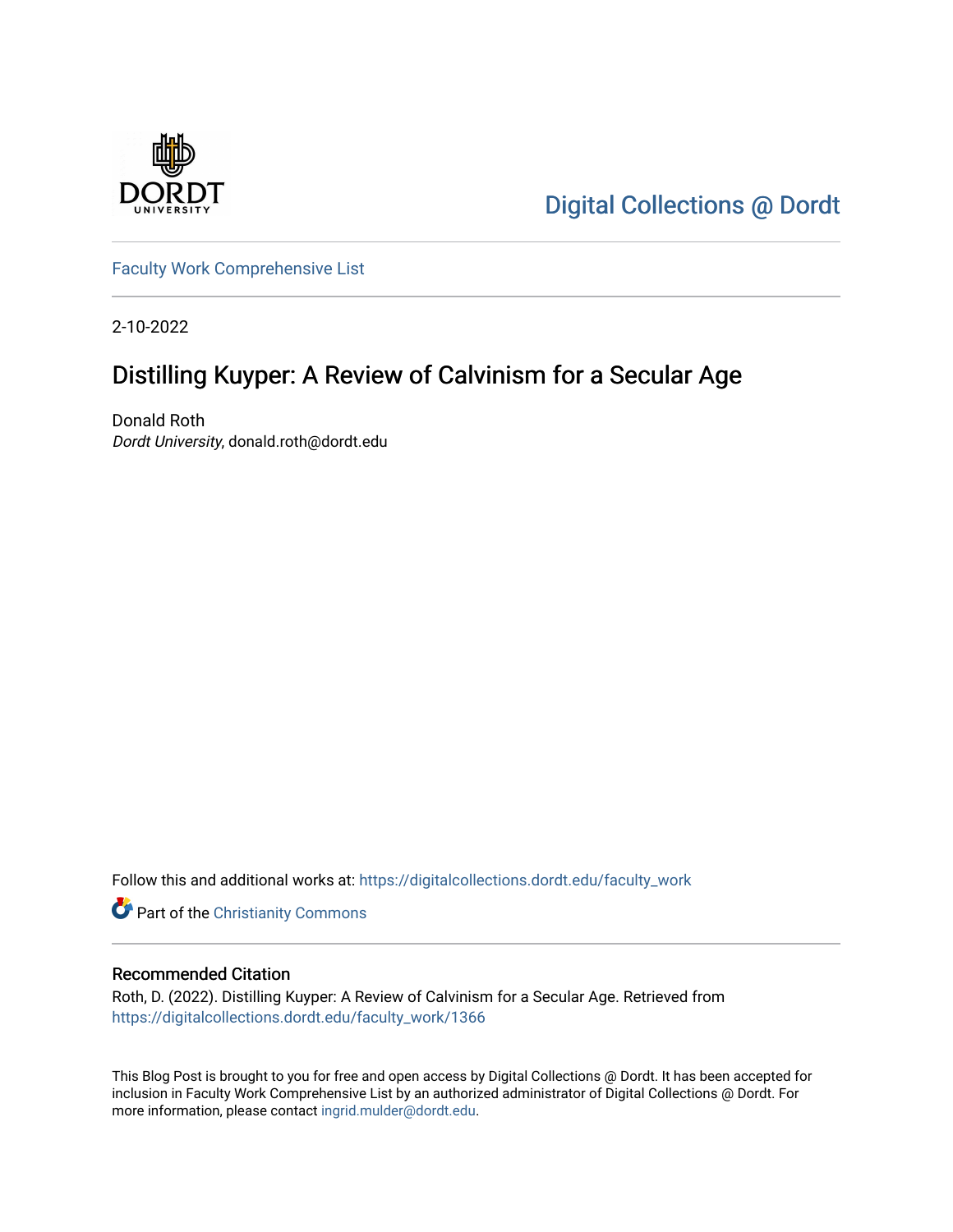## Distilling Kuyper: A Review of Calvinism for a Secular Age

### Abstract

"This book provides a balance from within Kuyperian thought that supports the overall contention that there's something to be gained from engaging with the tradition."

Posting about the book Calvinism for a Secular Age from In All Things - an online journal for critical reflection on faith, culture, art, and every ordinary-yet-graced square inch of God's creation.

<https://inallthings.org/distilling-kuyper-a-review-of-calvinism-for-a-secular-age/>

#### Keywords

In All Things, book review, Calvinism for a Secular Age, twenty-first century, reading, Abraham Kuyper, Stone Lectures, Jessica R. Joustra, Robert J. Joustra

### **Disciplines**

**Christianity** 

#### **Comments**

[In All Things](http://inallthings.org/) is a publication of the [Andreas Center for Reformed Scholarship and Service](http://www.dordt.edu/services_support/andreas_center/) at Dordt [University](http://www.dordt.edu/).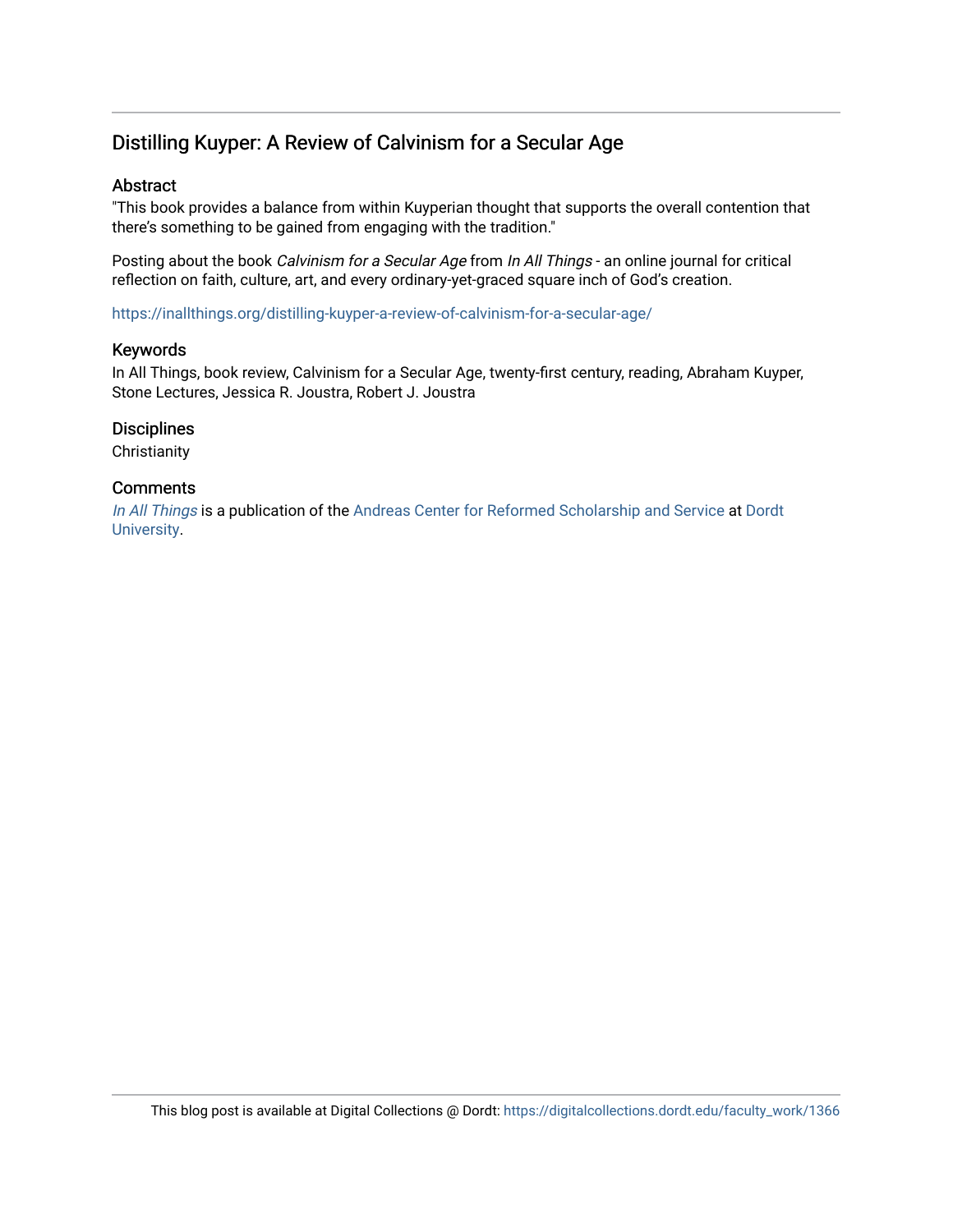# **Distilling Kuyper: A Review of** *Calvinism for a Secular Age*

## **[Donald Roth](https://inallthings.org/author/donald-roth/)**

## **February 10, 2022**

## **Title:** *Calvinism for a Secular Age: A Twenty-First-Century Reading of Abraham Kuyper's Stone Lectures*

**Author:** Jessica R. Joustra, Robert J. Joustra **Publisher:** IVP Academic **Publishing Date:** February 8, 2022 **Pages:** 248 (Paperback) **ISBN:** 978-1514001462

The goal in distilling spirits varies depending on what you're trying to make. Good vodkas are almost tasteless, ready to mix in with about anything. Good whiskey retains strong characteristics from its initial ingredients and a flavor that is further deepened and enhanced by aging. As a result of this (and the impact that has on price), whiskey is more of a niche thing, especially if you're trying to distill *really good* whiskey. In short, if you're looking to reach the largest volume of people, make a vodka, but if you want to reach the really passionate consumers, a whiskey might be more appropriate.

When it comes to distilling the insights of a work like Abraham Kuyper's Stone Lectures, there can be some tension in what sort of spirit we intend to produce. On the one hand, there is appeal in distilling Kuyper's essential insights into something that could mix well with the widest possible audience. On the other, Kuyper viewed his theological commitments as absolutely central to his more broadly applicable insights, like sphere sovereignty or structural pluralism. The challenge then is this: Is it better to retain the flavor of these commitments at the potential risk of only appealing to a more niche audience?

In the edited volume *Calvinism for a Secular Age*, Jessica and Robert Joustra have gathered a number of Kuyperian scholars to attempt to distill Kuyper's work so that it might inspire a new generation. So, what sort of spirit have they produced, and is this the spirit we need to respond to our "secular age"?

## **Removing Impurities**

No matter what sort of distilling process one undertakes, a significant goal of the process is to remove impurities that would leave a bad taste in our mouth. When it comes to Kuyper, there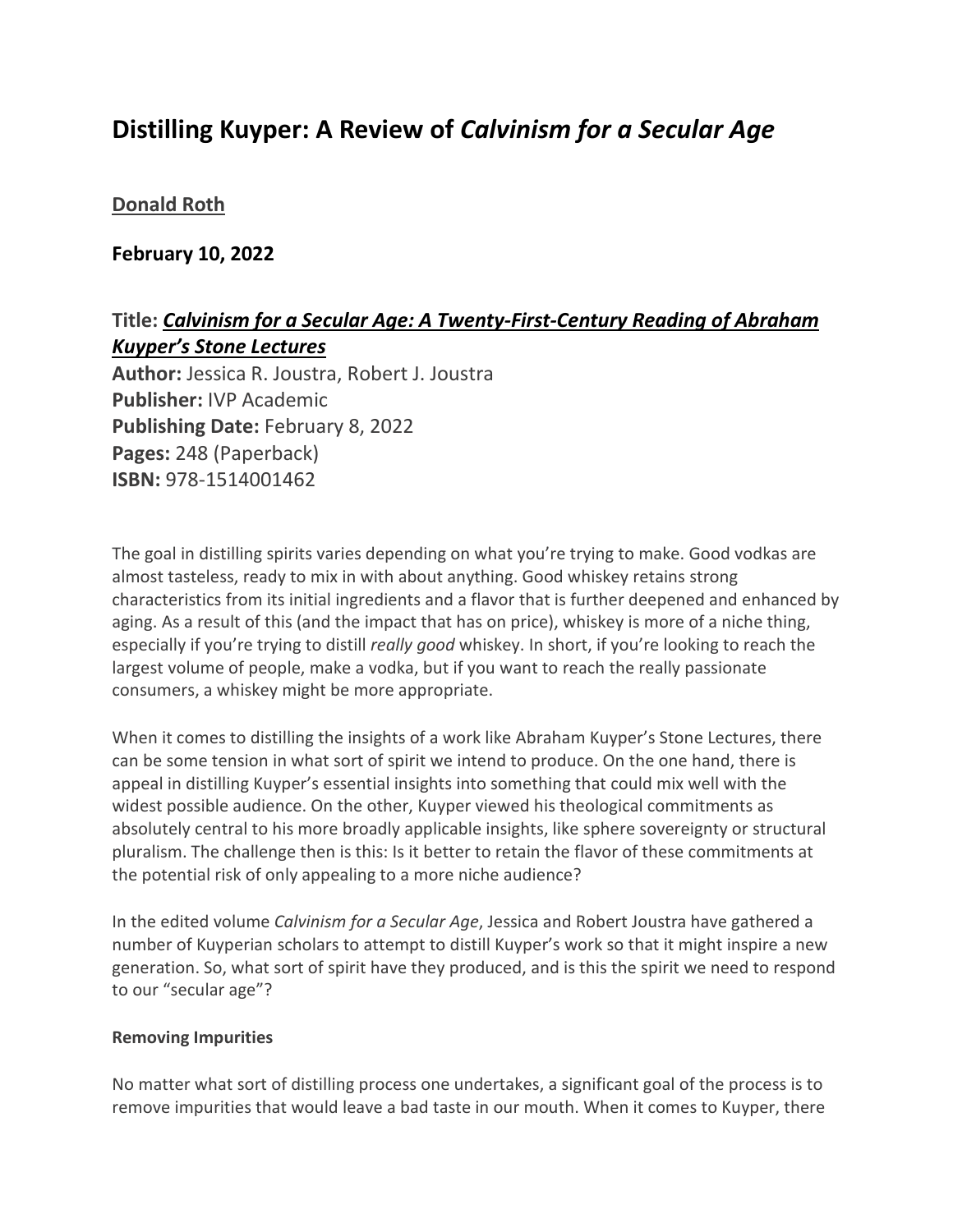are challenges presented by the source material, but the most serious is his racism and ethnic snobbery. With growing societal concern over these issues, young people tend to find this sort of language particularly unpalatable. I have had several students who have found Kuyper's casual comments about African inferiority so off-putting that they struggle to see any merit in his other ideas. Since one of the goals of this book is to promote Kuyper's ideas to a new generation, this is an issue that had to be addressed.

The real question is how this is done. It would be possible to try to excise the offending ideas, but that would detach Kuyper from his historical moment and likely still fail to adequately address the concerns. It would also be possible to try to dismiss his ideas as a product of that historical context and fail to grapple with the inconsistencies of Kuyper calling for a "mixing of blood" in his European context but rejecting the same in South Africa.

Instead, this book balances Kuyper with his own thought. We can perhaps forgive someone who wrote so prodigiously for some inconsistencies, but it is a source of perennial frustration for my students (and me too) that Kuyper isn't a more systematic thinker. By pointing out where Kuyper did better (and how these ideas are more closely wed to his key insights), this book provides a balance from within Kuyperian thought that supports the overall contention that there's something to be gained from engaging with the tradition.

This isn't just a side concern, either. It provides crucial guidance in the broader endeavor of distilling Kuyper for a new generation.

## **Against Tasteless Spirits**

Just how wide of an audience *can* Kuyperian insights appeal to? I remember having a conversation with a prominent scholar visiting the campus at Dordt who questioned why we'd want to bother with bringing Kuyper to the masses. To him, you could get to Kuyper's insights through traditions like subsidiarity, or the thought of less-compromised voices like John Locke. If it's just concepts like sphere sovereignty, worldview, or structural pluralism that matter today, why go through the extra effort of distilling these concepts from a source that many link to things like apartheid? To go back to abusing my framing metaphor, is it worth distilling vodka from Kuyper?

## I don't think it is.

If the primary heritage that Kuyper offers can be distilled down to certain philosophical principles, the argument to look for similar ideas elsewhere is compelling. Even something more religiously grounded like "every square inch" can be domesticated into a sense that all of our life has spiritual significance, and there are other theologians who get us to that concept.

George Harinck's historiographic chapter offers thought from one of Kuyper's contemporaries that addresses this from a different direction. Describing Kuyper's thought, Herman Bavinck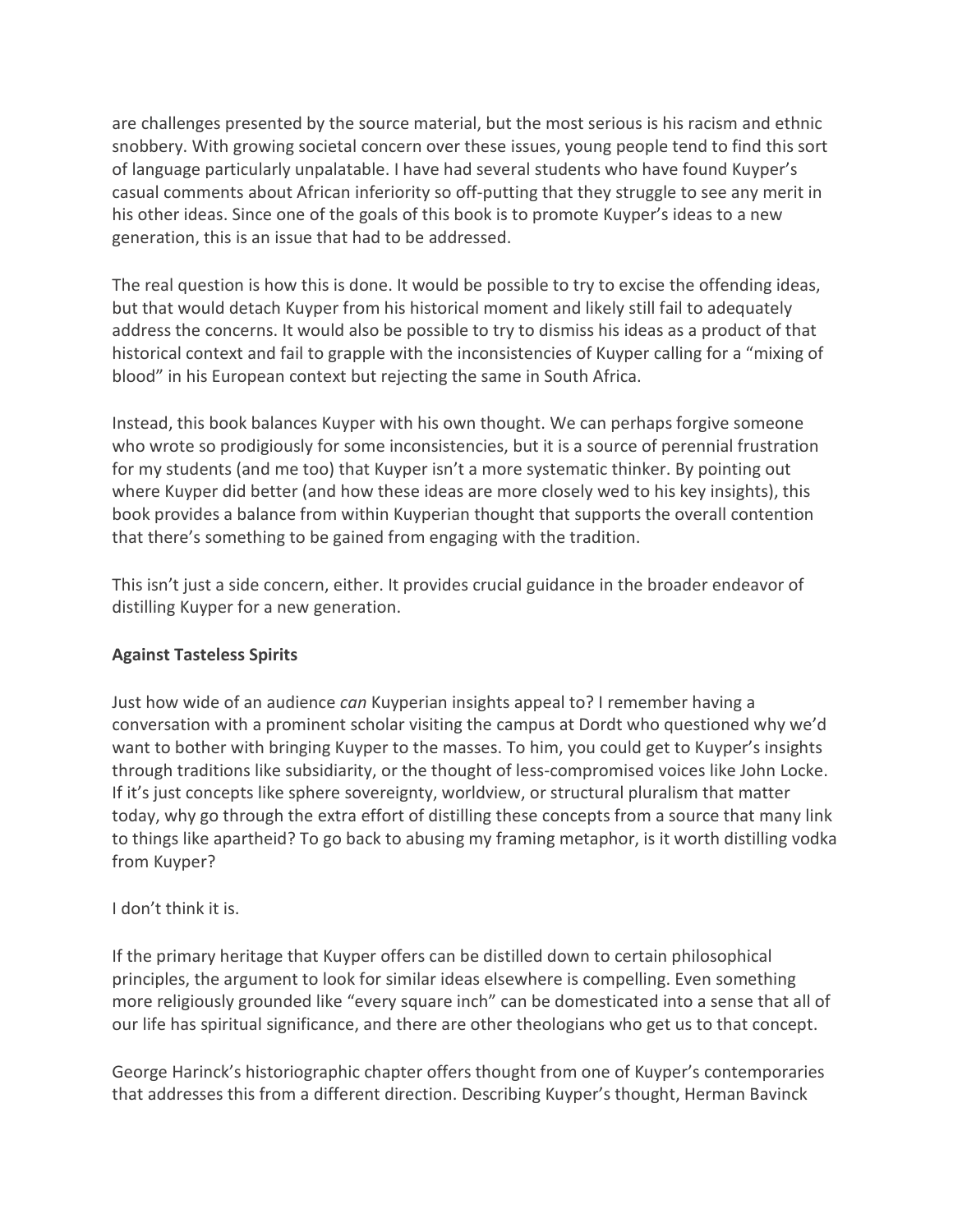said, "The various Reformed doctrines to him are not loosely connected *loci communes*, but, being most intimately related, they form one world of ideas, one strictly coherent system."<sup>1</sup> *Loci communes* means common places, a buffet of ideas that we could pick and choose from. Kuyper argues instead for a worldview, and Bavinck argues elsewhere that, while our worldviews are personally inconsistent, the concept itself appeals to coherence.<sup>2</sup> Ultimately, it is this coherence that I think most speaks to the needs of our age.

## **Well-Aged**

For the most part, the authors of this book tend toward retaining this integral character—that is, distilling whisky over vodka. This is probably most clear in Jessica Joustra's conclusion, where she emphasizes not only the centrality of the sovereignty of God, but the essential character of our connection to Him as a driving element of Kuyper's thought. In some ways, it makes sense that it's just an "addendum," as it's not a primary emphasis in the lectures themselves, but the final section of the book links Kuyper's thought on worldview to his perspective on piety, and it's the piety of a life truly lived *coram deo* that gives life to Kuyperian thought.

While we can get to concepts like worldview in the thought of Kant, sphere sovereignty in Catholic principles of subsidiarity, structural pluralism in the thought of Locke and others, these sources don't connect all of this to the same sense of an immanent, personal God that animated Kuyper's thought. Christ might declare "mine" over every square inch of creation, but that is a deeply personal, intimate claim for Kuyper in a way that even those coming after him sometimes domesticate into a mere assertion of political jurisdiction. The world is quite comfortable when we create room for ennobling human action, but it is less sure about the relentlessly theological, God-oriented vision that Kuyper is casting.

Ultimately, though, my students have resonated with the thought of Kuyper, Bavinck and others because they confronted trends in modernity that have only accelerated. We live in a time that is more fractured and less integrated, and we're told that this is a good thing because it gives us the tools to fashion our own identity without the pressures of transcendent meaning. When the lectures were given, even Kuyper was more optimistic about the ability of more traditional cultural channels to resist these disintegrating pressures. His original audience was, too.

Times have changed. As Kuyper's thought has aged, we've come to a moment where integration and coherence are perhaps more keenly needed than before. Philosopher Craig Gay has argued that this age pressures us toward "practical atheism"—that is, to live as if God was irrelevant to our daily lives. He argues that the only solution to this is a relentlessly theological outlook on life, where we develop our understanding of personhood rooted in the One who we were first made to relate to. This is the vision that Kuyper puts before us. Purified by careful distilling, matured over years, the time is ripe for sharing neo-Calvinist thought with a new generation, and I applaud the scholarship of these authors in helping with that important work.